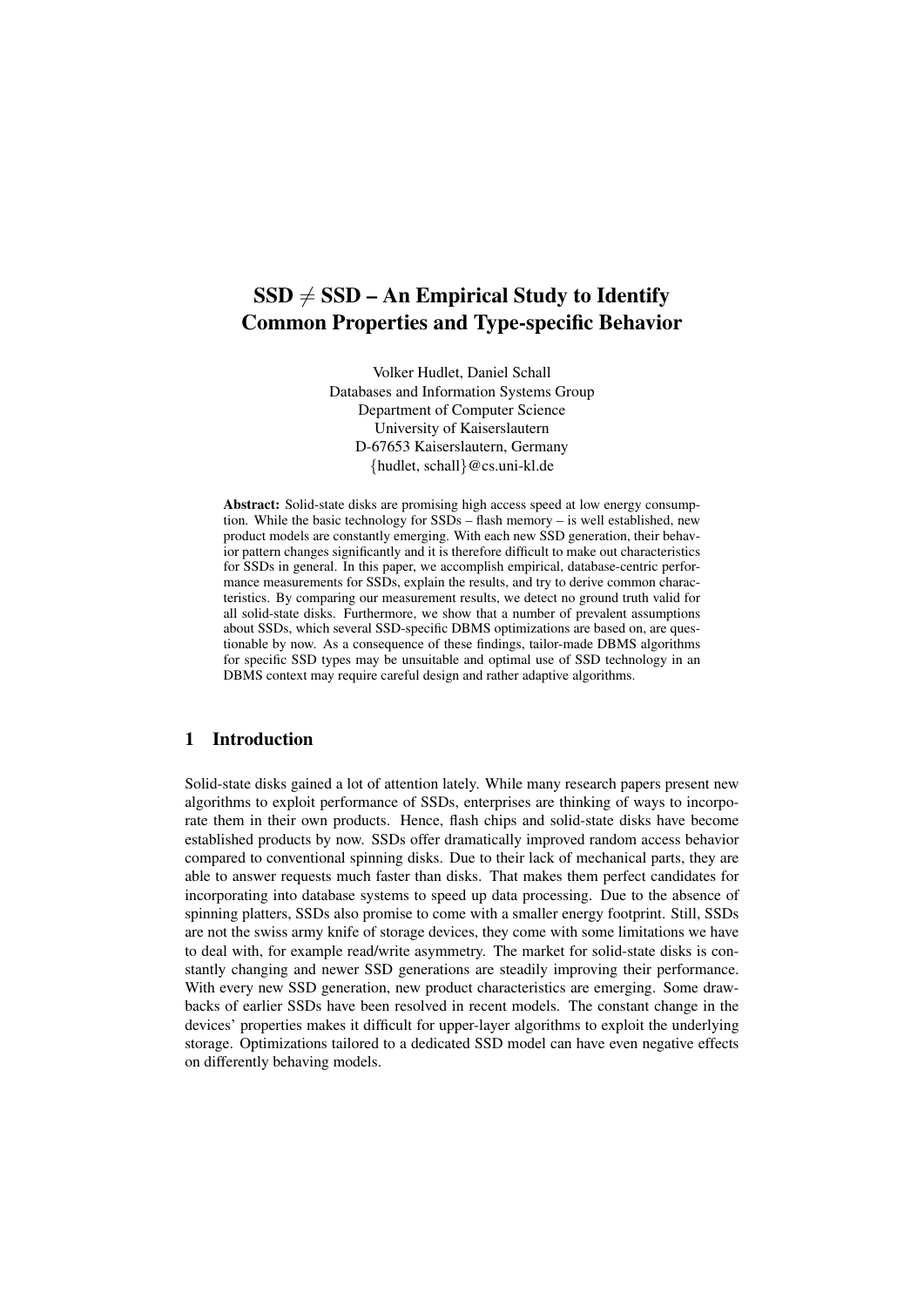In this paper, we measure performance and energy consumption of five solid-state disks and compare them to manufacturer-provided data sheets. By pinpointing the specific characteristics of each drive, we claim that it is unwise for research to reveal the DB performance benefits of this disruptive technology change by relying on a single SSD type. We also derive common characteristics of flash drives in order to support research of the database community and leverage the exploration of flash-specific algorithms. This paper is structured as follows: In Section 2, we briefly summarize the internal structures of SSDs. Next, we outline important related work in Section 3. In Section 4, we are presenting our measurement methodology and the solid-state disks used for our performance study. Section 5 shows our experimental results. We interpret our results and compare them to the properties and facts listed in the data sheets of the manufacturers. In Section 6 we derive common characteristics and review some assumptions made about SSDs in research papers. In Section 7, we reflect our measurement setup and point out some possible limitations to our approach. Finally, we draw our conclusion in Section 8.

# 2 General SSD Characteristics

Solid-state disks are using flash chips for persistently storing data. An abstraction layer (*FTL*) on top of the chips provides a block device interface and hides the specific flash chip characteristics.

Flash Chips Flash chips are used to store persistent data on SSDs in a matrix of storage cells. The cells can either embody NOR or NAND gates. Modern cells, called *Multi-Level Cells* (MLC), can store more than one bit per cell. Todays solid-state disks are mostly composed of MLC NAND chips; we focus our description on that technology.

Reading from flash chips can only be done pagewise, where each page contains about 1 –  $4$  KB. It takes about 50  $\mu$ s per page. Writing pages requires higher voltages, it takes about 10 times as long as reading (∼500 µs). Furthermore, each cell has to be erased prior to writing new values to it. Erasing is even more cost-intensive and can only be done in larger blocks, not by one page at a time. Typically, a block is  $32 - 256$  KB in size. It takes about 20 times as long to erase a block as reading a page ( $\sim$ 1000  $\mu$ s). Erasing flash blocks leads to a slow but constant destruction of the cells. After about  $10^5$  erase cycles, cells will start to wear out and the block is no longer able to retain data.

Flash chips can be grouped together in so-called *planes* to increase storage capacity. Multiple planes can be accessed in parallel to enhance data throughput.

Flash Translation Layer To cope with the limitations of bare-metal flash chips, a mitigation layer is used on top of the chips/planes, called *Flash Translation Layer* (FTL). It provides a block-device interface to the upper layers, making the SSD look like a common storage disk. Therefore, the SSD user does not have to worry about erasure-before-write and handling worn-out blocks; these jobs are handled by the FTL. Because overwriting data on flash chips requires special treatment, the FTL must provide an erase-before-write mechanism that is able to save neighboring flash pages from being erased. Further, the FTL has to take care of worn-out cells.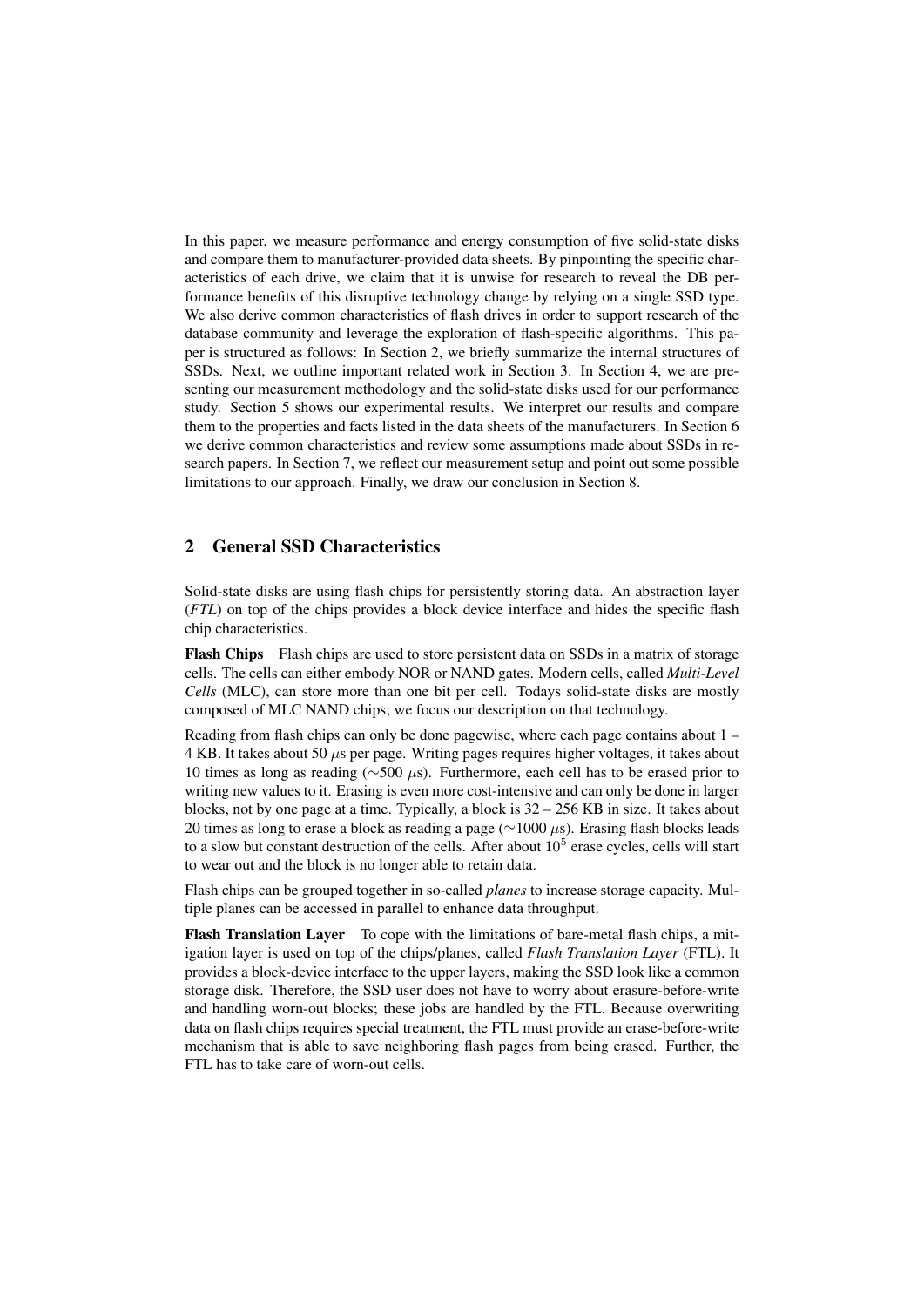Based on these basic functionalities, todays FTLs provide a lot more logic to further improve SSD performance. First of all, to avoid the need for erasing hot-spot areas over and over again, a page mapping is introduced to redirect logical page accesses to different physical locations on every new write. This helps to save erase cycles and, therefore, also improves performance. To free up unused areas of the SSD, a garbage collection schema can be implemented allowing the SSD to asynchronously perform erase and cleanup operations when the device is idle. Further reorganization tasks such as summarizing sparsely filled blocks can be employed. Like conventional hard disks, SSDs usually have an internal DRAM cache to buffer write requests or store prefetched pages. This buffer enables solid-state disks to backup and restore pages during erase cycles and to keep in-memory information, e.g., page-mapping structures. By using an FTL, it is possible to avoid most drawbacks of flash chips while making use of the advantages. Therefore, the FTL is a major performance-critical part of every SSD and manufacturers are eager to keep the implementation details a secret. A more detailed explanation of flash memory, SSDs, and their internal structures can be found in  $[RKM09, CPP<sup>+</sup>06]$ .

#### 3 Related Work

SSDs have been intensively explored in recent years with a focus on the characteristics of SSDs, on its integration into (existing) hardware systems and on its effective exploitation.

Operating Systems At the device level, Wang et al. [WGK09] propose non-in-place updates when writing to SSDs, which results in a performance improvement in their work, but which is automatically performed inside modern SSDs to mitigate wear-out. The same holds for flash-optimized file systems (e.g., *YAFFS* [Man02]) which employ journaled writes to avoid random and in-place updates. FTL implementation proposals  $[CPP<sup>+</sup>06, LPC<sup>+</sup>07, KKN<sup>+</sup>02]$  show different techniques that yield a logical-to-physical block mapping. As the FTL is embedded inside the device firmware, it is unknown whether any of theses techniques or which particular technique has been adopted by the SSD manufacturers.

System Architecture Approaches concerning the system architecture try to find suitable solutions where to place SSDs in computer systems and how to incorporate them. Three main strategies [RKM09] are feasible using SSDs: as extended system memory, as storage accelerator, or as alternative storage device. Other works use a hybrid approach of SSDs and conventional HDDs where the SSD serves as persistent buffer for HDDs in order to mitigate I/O latency  $\text{[CMB+10, KJKM09]}$  or – depending on their workload – to adaptively place pages on one of these device types [KV08].

DBMS-specific Optimizations The exploitation of SSDs to increase the performance of data-intensive workloads still is in focus of the database systems community. An overview of the knobs and layers which can be made SSD-aware in a database system is given by Graefe [Gra09]. Of course, several components which interact and rely on external storage have been incorporated to be aligned to the characteristics of flash memory, so a lot of different proposals have been made in recent years. This includes amongst others SSD-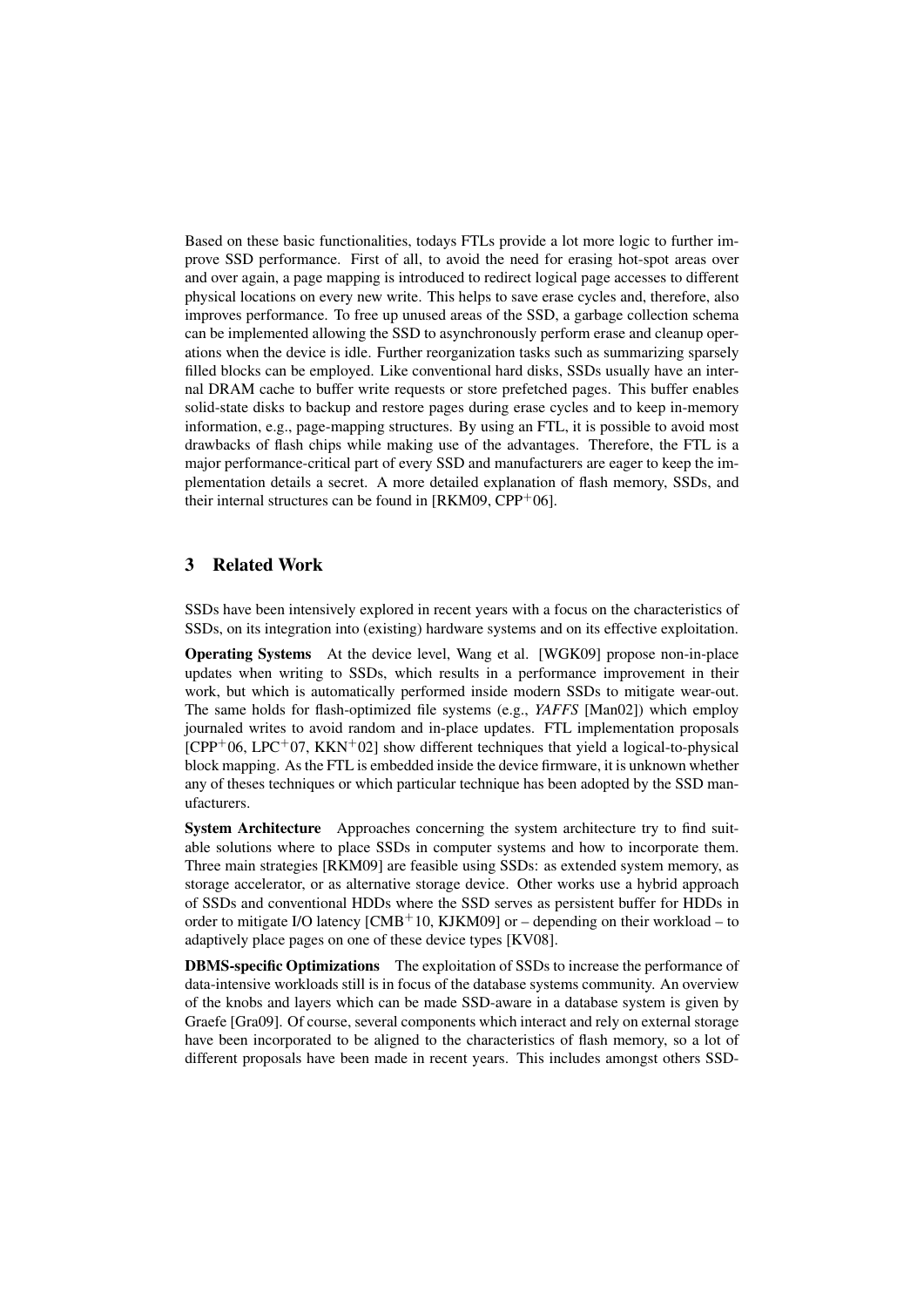tailored DB buffer replacement algorithms [OHJ09], page layouts  $[THS^+09]$ , and index structures  $[AGS^+09, KJKK07, WKCO7]$ . Do et al. [DP09] show the impact of SSDs on join processing, mainly the tendency to become CPU-bound rather than being I/O-bound when HDDs are used. Tsirogiannis et al.  $[THS+09]$  recommend late materialization for speeding up join processing on SSDs.

SSD Measurements Papers in this area try to find out more about the SSD behavior and how to react to certain situations in reality. Most of them are based on micro-benchmarks used to reveal internal characteristics. Bouganim et al. [BJB09] and Chen et al. [CKZ09] were the first who tried to derive the intrinsic characteristics of different SSDs. They conclude that SSDs have to be considered as black boxes, as they follow no common rule. SSDs in RAID configurations have been examined in [BdNSS10] and [PABG10], where the latter one states that some effects of SSDs, e.g., the read-write asymmetry, are amplified due to the RAID mechanism. Overall, some characteristics are differently interpreted. [BJB09] state that they did not observe any performance improvements from submitting I/Os in parallel, [BdNSS10] use long queue depths and asynchronous I/O in order to increase the bandwidth.

As SSD advance, aspects covered by some approaches are already mitigated by the FTL. Others base their finding on a theoretical flash model, mostly by applying the metrics for read, write, and erase for raw flash chips or derive their results purely based on simulation. Even though theoretical effectiveness can be proven in this way, there can be quite a substantial discrepancy with regard to real-life SSDs. This can be seen in some papers, where the approaches are also verified on real SSDs, but the results are not as good as anticipated or derived by simulation. Moreover most papers base their experiments on only one type of SSD, neglecting the fact that their results could differ attributed to the employed SSD.

#### 4 Methodology

For getting insights into SSD behavior, the read and write performance of the solid-state disks was measured. To stress all devices with the same access patterns, we developed a tool (similar to uFlip<sup>1</sup> and IOmeter<sup>2</sup>) that allows us to perform benchmarks on the devices. The tool is able to read and write different access patterns from/to the devices. The page size the tool uses is adjustable. Figure 1 outlines the access patterns we used to benchmark the SSDs. The first test pattern is sequentially accessing  $n$  pages. This pattern is



Figure 2: Measurement Combinations

<sup>1</sup>http://uflip.inria.fr/∼uFLIP/ <sup>2</sup>http://www.iometer.org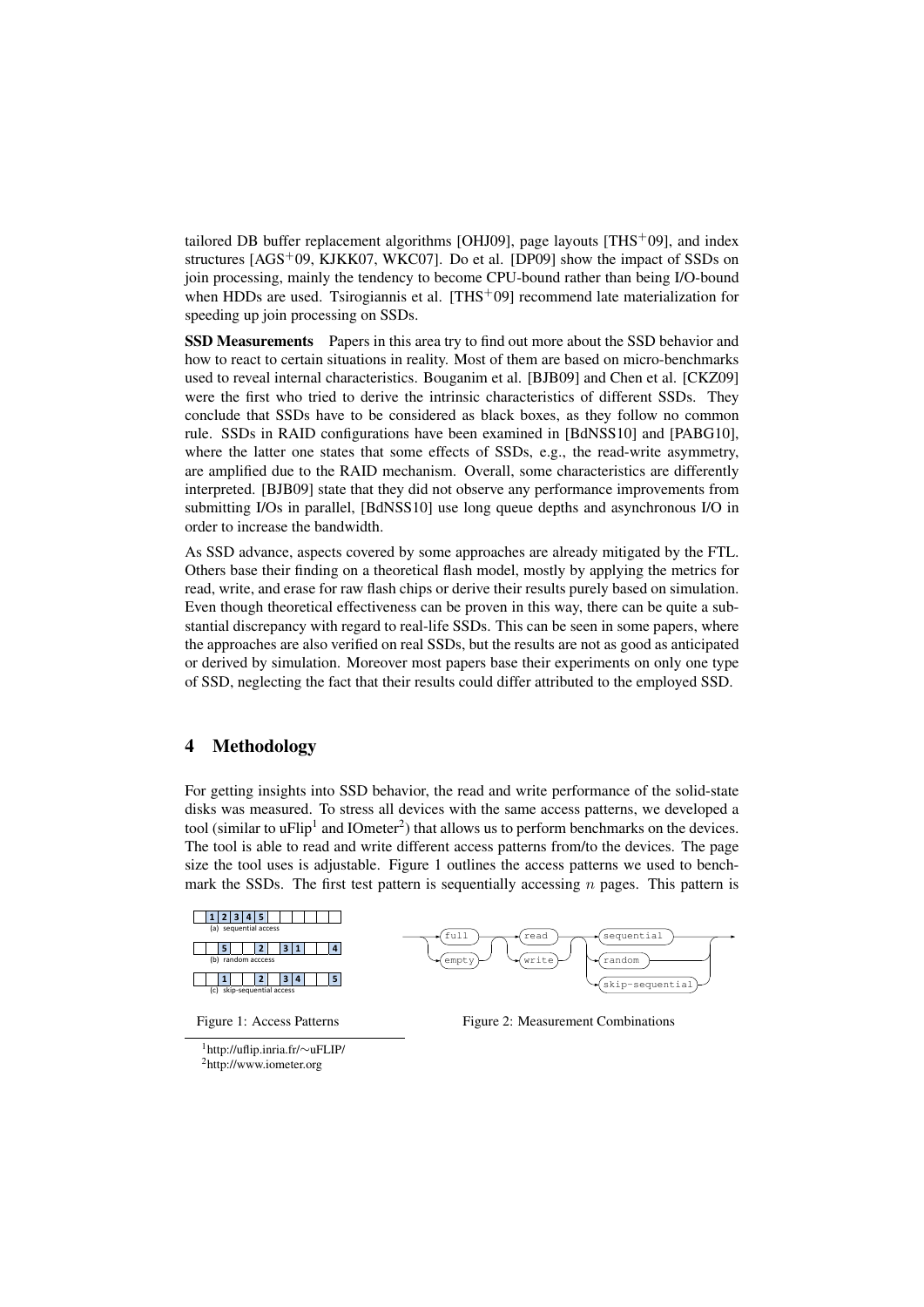common in database servers when scanning through a table where no tailored access paths are available. Similarly, sequential writes are typical during log-flush operations. The second pattern is randomly accessing all pages of the test file. We ensured that each page gets accessed only once and that the pattern is repeatable. This pattern is often seen in databases when accessing pre-selected leaf pages in a B-tree. Random writes occur when updating several database tuples at a time or when flushing modified pages back to disk. The final pattern we tested is called *skip-sequential*, which accesses pages sequentially, but skips randomly over some pages. This pattern can be observed when a set of pages needs to be accessed, e.g., when – upon reading scattered database pages – the I/O requests are performed using ascending/descending physical addresses. Hence, this pattern evolves from the random pattern by pre-sorting the page numbers. This helps conventional disks to minimize head movement and, thus, reduces access times.

We set up a testing environment to benchmark all SSDs using the same hardware platform. To measure the device's energy consumption, we attached the computer to a measurement device. This enables us to keep detailed track of the devices' power consumption in addition to the performance measurements. A detailed description of the measurement setup can be found in [SHH10]. Using the previously described setup, we ran several tests against all SSDs and recorded their performance and energy consumption. The tests were run on a 1GB file filled with random data. We repeated the tests using varying page sizes and queue depths. First, we measured read and write patterns on a nearly empty drive (denoted by *empty* in Figure 2). After these measurements, we filled the drive with random data, while preserving the 1GB test file, and ran the same tests again. Figure 2 shows the benchmark combinations we ran for each device. We verified our results for sequential and random access by comparing it to results obtained by IOmeter and got more or less the same performance figures  $(\pm 10\%)$ .

## 5 Experimental Results

In this section, we will present our measurement results for each SSD individually and discuss the observations. We measured using 32K pages for bandwith and 2 – 8K pages for IOPS measurements.<sup>3</sup> After we have shown all results, we will compare them and derive common patterns.

SSD1 – SuperTalent FSD32GC35M 32GB This SSD is the oldest one we tested. Results clearly show slow performance under all tested patterns as well as heavily degraded write performance. On the other hand, as the results show, random read is as fast as sequential read. SuperTalent states in the data sheet that this device can perform over 58,000 IOPS, a number we could not even get close to. Unfortunately, no further information about page sizes or queue depths is given.

SSD2 – Mtron MSP-SATA7525 The next SSD shows improved performance compared to SSD1, as depicted in Figure 5. Still, random writing is tremendously slower than other access methods. The SSD's data sheet tells a lot more about the parameters used for

<sup>3</sup>According to [BJB09], 32KB is the preferable page size for SSDs.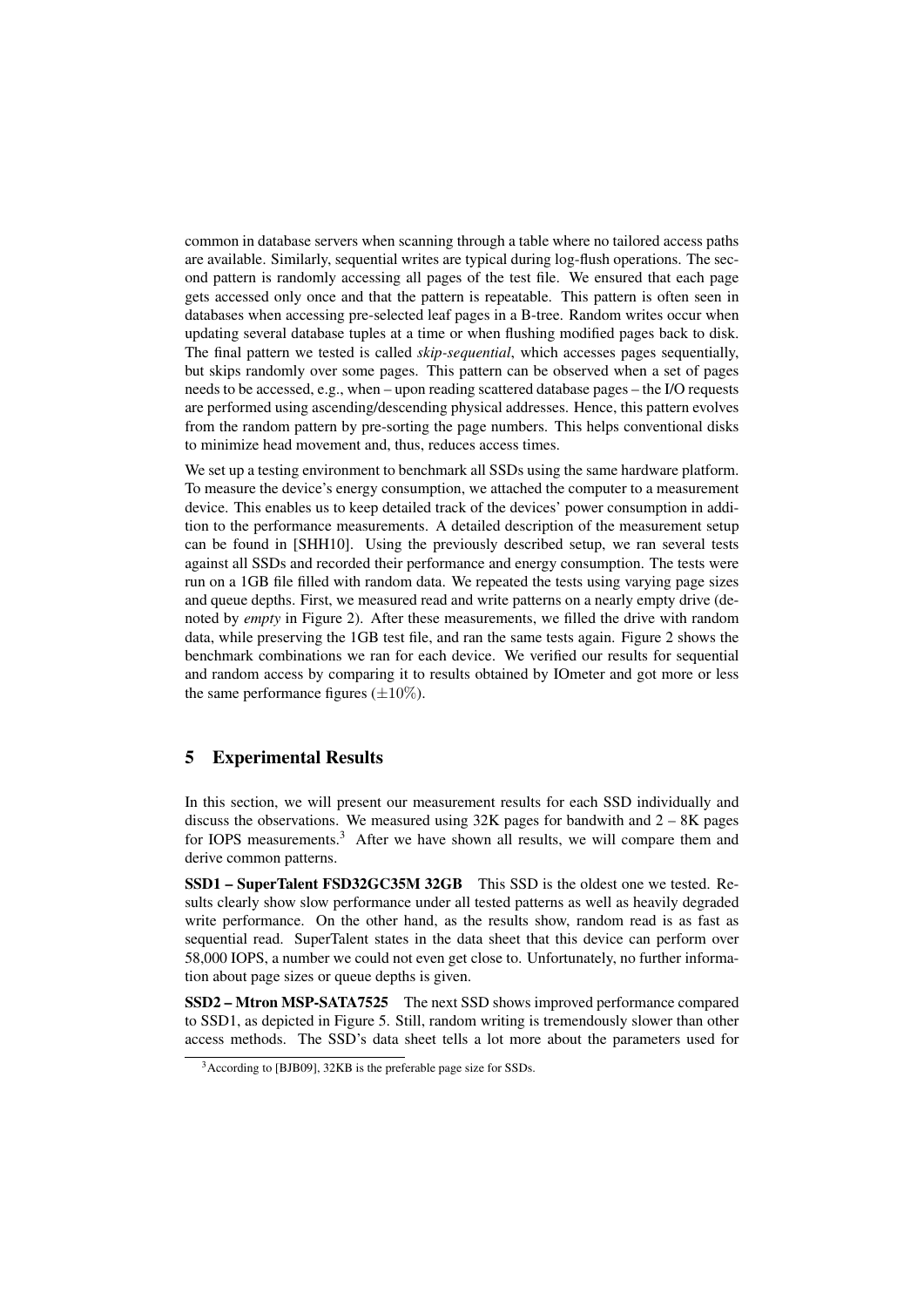

Figure 3: Performance Measurements Using Different SSD Types

testing. It documents page sizes, queue depths, and access patterns used; therefore, the measurements are far more comprehensible. Though, we could not reproduce the stated performance, but get closer to it than we could for the first SSD we tested.

SSD3 – Intel X25-M G1 SSD3 represents the first Intel generation. As shown in Figure 5, this drive is really good at sequential reading, while random reading is comparatively slow. Then again, all write patterns are performing equally well. This is a significant operational difference compared to the first two SSDs. Intel's data sheet documents the queue depth, but not the page size used for benchmarking sequential access patterns. For random accesses, the page size is mentioned. We were unable to get the same performance, even with the same parameters as in the data sheet.

SSD4 – Intel X25-M G2 The next generation of Intel SSDs came with the additional feature TRIM support<sup>4</sup>. Figure 5 indicates improved overall performance for all patterns. Nevertheless, the disk is showing the same challenges as the first generation. We could get closer to the performance reported in the data sheet, but were still unable to reach the advertised 35,000 IOPS. At least, we were able to measure the same sequential read bandwidth as stated (not shown in this figure).

SSD5 – Crucial RealSSD According to the manufacturer's data sheet, the device can read up to 60,000 and write up to 45,000 pages/second. Our own measurements show quite a different picture. While reading on SSD5 is faster than on all other SSDs we tested, random writing stresses this device remarkably. Although the data sheet promises 60,000 IOPS for random read, we could not get even close to this number.

## 6 Results Interpretation

After we presented individual measurement results for each SSD, we are going to examine some common patterns observed on more than one device. In this section, we will also

<sup>4</sup>http://t13.org/Documents/MinutesDefault.aspx?keyword=trim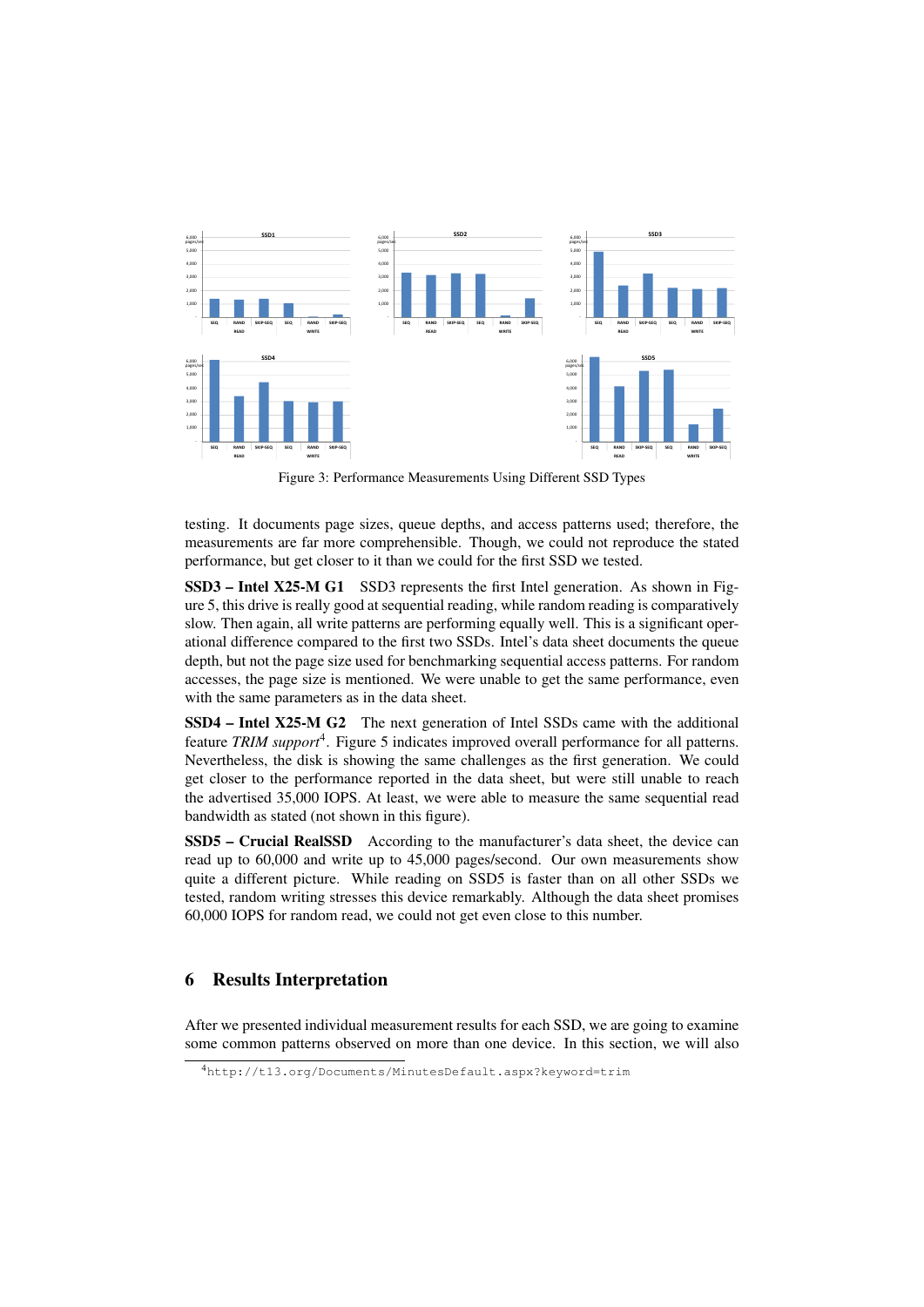examine common assumptions regarding SSDs and show that not all of them are true.

Random Access Interestingly, though SSDs do not have moving parts and therefore should not suffer from random access, in fact, they do. Our measurements show that random access may be substantially slower than sequential access. Dependent on the device, this effect ranges from -5% performance on SSD1 and SSD2 up to -50% on SSD3 and SSD4. Therefore, sequential accesses should still be preferred over random accesses, although it is not as vital as on hard disks.

Considering the break-even point for selecting index-based access over sequential table scan, there is now a shift on SSDs. For conventional hard disks, a rule of thumb says to use an index-based scan only if the selectivity is below 1 - 3%, otherwise to scan the whole table sequentially. On solid-state disks, the selectivity factor can be shifted to higher percentages. Because of the different performance characteristics of solid-state disks, it is not possible to spot a clear break-even point. For example for SSD1 and SSD2, breakeven would be at ∼90%, while on SSD3 and SSD4, break-even is at only ∼50%, due to their worse random access performance. On SSD5, break-even lies at ∼75%, thus a considerable divergence is visible for SSDs. Our results show that there is a trend towards faster write support on SSDs. Clearly, SSD1 and SSD2 suffer heavily from random writes, whereas the newer SSDs from Intel cope with them much better. SSD5, on the other hand, is again performing badly at random writing while providing fastest sequential writes.

Database query optimizers can decide between random and sequential access based on configurable disk parameters.Hence, the same care that has to be taken for conventional disks also has to be applied when using SSDs. Unfortunately, performance characteristics of SSDs are much harder to quantify than for spinning disks: On conventional disks, RPM, cache size, and bus delay are the only vital characteristics to estimate performance. On SSDs, there are no key performance indicators and characteristics can only be derived from measurements. The decision whether to write random pages (logically) in-place or to employ log-structured sequential writes strongly relies on the behavior of the underlying SSD. Therefore, optimizing algorithms for wrong device models can make overall performance even worse. Especially developers for flash-aware buffer algorithms have to consider that device-specific tweaks might be obsolete in no time.

Unstable Behavior While verifying the results using IOmeter, we observed another effect on SSD3. We did some changes to the source code of IOmeter to enable per-second tracking of measurement values. Using this tweaked version, we were able to get more detailed performance data from our devices. Figure 4 visualizes the write performance of SSD3 in pages/second on a per-second basis. As illustrated, every 4 to 5 seconds, performance is heavily degraded for about 3 seconds. We conclude, the drive is performing internal re-organization like freeing up flash blocks or searching for another writable block. We measured the same behavior for sequential writes, though the timespan between drop-offs was about 3 times longer. On SSD4 – the successor of SSD3 –, we measured similar behavior, although the performance drops during writes were not that severe.

While benchmarking SSD4, we had a look at the TRIM command introduced for this model and observed an interesting behavior. Figure 5 depicts our write-performance mea-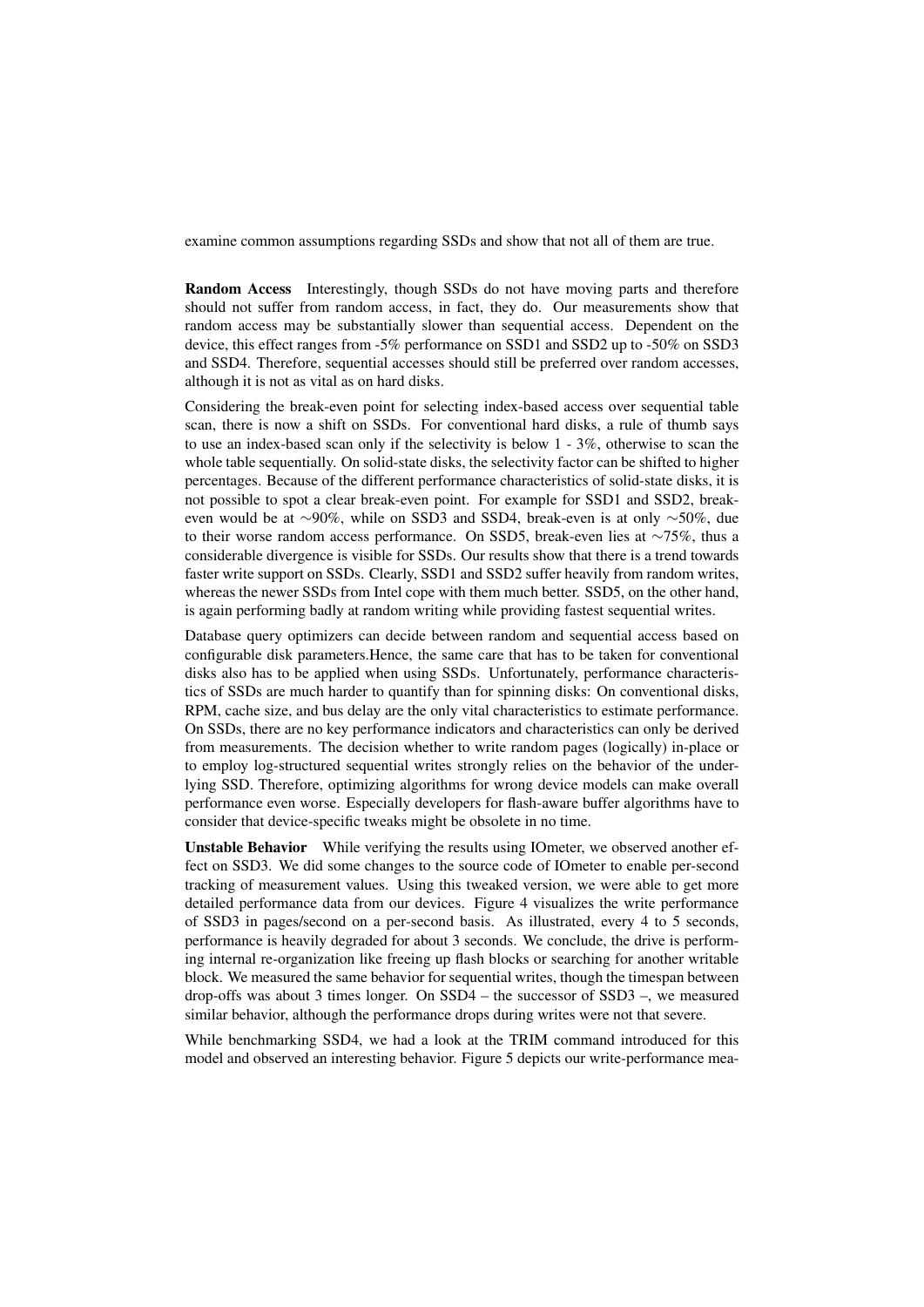

surement right after deleting ∼130 GB of files on the drive and issuing corresponding TRIM commands to the drive. In this graph, a heavily degraded performance in the first half of the measurement is evident. Apparently, the SSD tries to free up flash blocks while we were simultaneously applying a write load to it. The proprietary FTL mapping particularly concerns device caching, block allocation, and garbage collection. All these mechanisms are software controlled and entirely hidden to the upper software layers. Hence, optimization decisions in the OS or DBMS may be counterproductive and sometimes even worsen the time-consuming house-keeping activities. As inferred from Fig. 4, write latency may extremely vary. While less than  $\sim$ 400  $\mu$ s in the best case, we have observed outliers of more than some hundred ms, that is a device-dependent variance of more than  $\sim$ 200 – 500.<sup>5</sup> Compared to that, a magnetic disk with a device-dependent variance of  $\sim$ 2 - 5 exhibits quite a stable access behavior and lends itself to reliable optimizer decisions.

Another aspect is a kind of heterogeneity among the SSD types present in a DBMS environment, where several heterogeneous SSDs may coexist in an application (or they may be dynamically exchanged). As a consequence, tailor-made algorithms for specific SSD types, e.g., concerning indexing or buffer management, are not very useful. The same arguments apply for specific workload optimizations (pure OLTP or OLAP processing, mixed workloads with varying degrees of reads/writes). A continuous adjustment or exchange of algorithms affected is not very practical in productive DBMS applications.

Read/Write Asymmetry As mentioned in the literature, reading flash pages is about 10 times faster than writing them because of intrinsic electrical properties. In conclusion, writing to SSDs should be equally slower than reading. Our measurements show that this is not true in general. SSD1 and SSD2, for example, do not exhibit degraded performance for (sequential) write, they are equally fast as sequential read. On all other SSDs, an asymmetry is measurable, but still not as bad as advertised.

Especially for buffer management algorithms, read/write asymmetries introduce a big potential for optimizations. On conventional disks, reading and writing cost the same; therefore, it does not make a big difference whether a clean or a dirty page gets evicted from the buffer. Considering solid-state disks, dependent on the device, the difference can now be significant. As mentioned earlier, current research papers already gave attention to this and flash-aware access algorithms were introduced. Nevertheless, it is crucial for these algorithms to know the exact properties of the underlying device, i. e., the precise read/write behavior, to enable optimizations.

<sup>&</sup>lt;sup>5</sup>Note, we observed similar variance factors at the level of DBMS operations, e.g., splits in B<sup>\*</sup>-trees, but these were provoked by algorithmic or implementation weaknesses.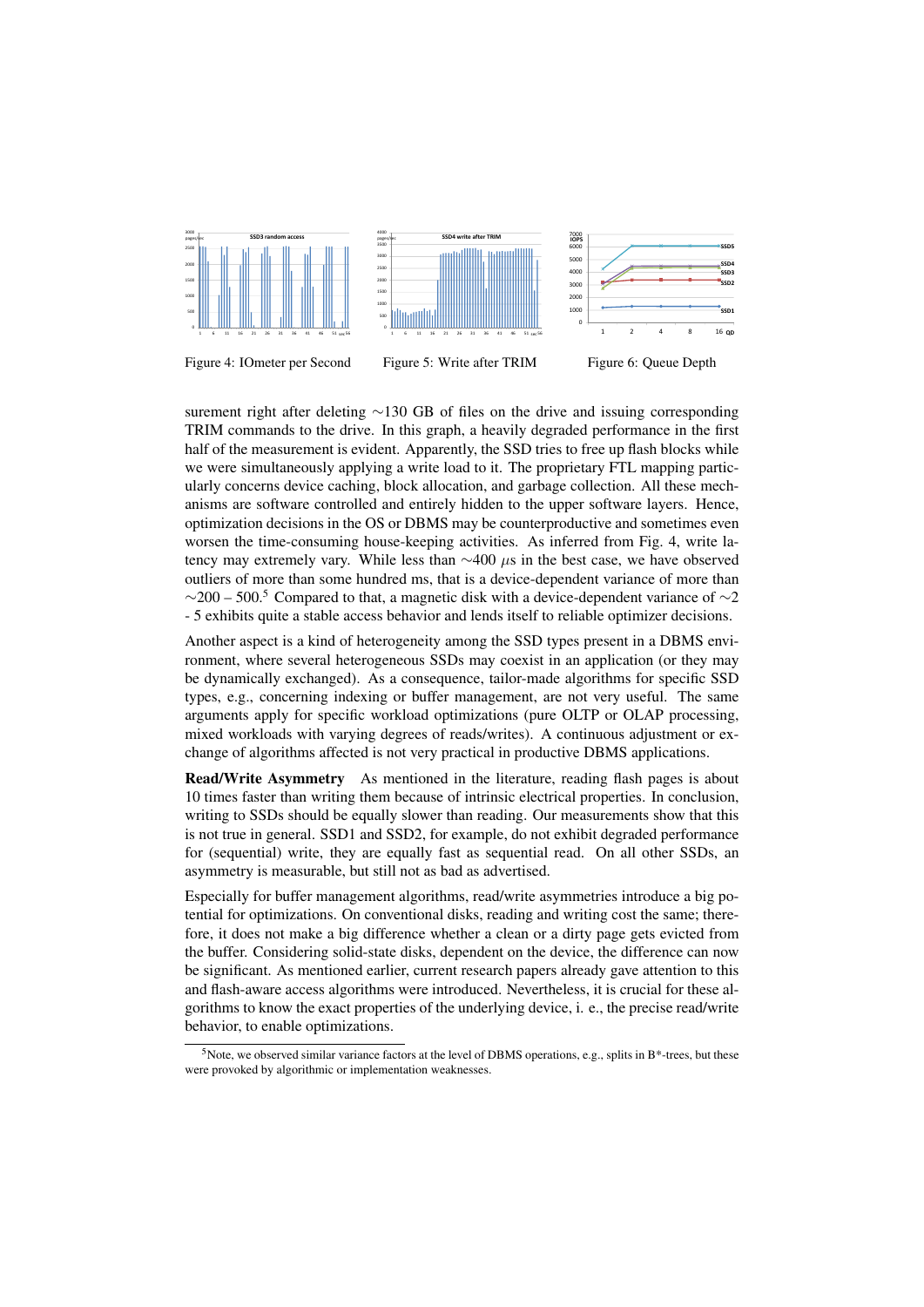Slower When Full? SSDs have to erase flash blocks prior to writing new values to it. As a consequence, overwriting some blocks on a full disk should be much slower than writing to an empty disk. We verified this assumption by filling all drives with random data and repeating our tests afterwards. No significant differences were measurable. Therefore, the common advice to leaving some empty space on the SSD to help the FTL find free/erasable pages can be abandoned. In fact, this is a waste of storage space, since our measurements do not indicate differences between empty and full drives.

Impact of Queue Depth As mentioned earlier in this paper, the *queue depth (QD)*, that is, the number of concurrent requests needing access to the device, can make a great difference to the overall performance. Due to a technique called *Native Command Queueing (NCQ)*, the device can re-order the sequence of requests in the queue to optimize its internal access path and improve throughput. This was primarily invented for hard disks to optimize their access path along the spinning platter. SSDs can still increase performance by optimizing switches between different flash planes. Furthermore, because access latency of SSDs is very low, bus delays gain greater influence in the overall access delay. To minimize communication overhead, higher queue depths in combination with NCQ can also be used to send bulk requests to the drive [Gas08]. This reduces the overhead to  $1/bulk\_size$  of the original overhead. SSD manufacturers know this fact and tweak their performance measurements accordingly. A high queue depth results in increased overall data throughput and higher IOPS, while a queue depth of 1 primarily minimizes access latency.

To gain more insights, we repeatedly measured various queue depths. By using a random read pattern, we give the FTLs a fair chance to optimize the queue. As Figure 6 indicates, the only significant improvement is between QD 1 and QD 2. Beyond this point, extending the QD did not improve data throughput. We did not expect this result, because manufacturers use even higher queue depths for their performance measurements. Also, current database servers do benefit from increased queue depths on conventional hard disks. As mentioned, some papers observed the same behavior [BJB09], while other papers explicitly recommend using longer queues [BdNSS10]. We see that it is not necessary to maintain long request queues for SSDs, thus database applications do not have to worry about getting maximum asynchronous I/O rates. A fair amount of outstanding requests is sufficient to keep an SSD at high bandwidth.

Energy Consumption As energy efficiency is getting a more and more critical factor for large data centers nowadays, we evaluated the SSDs' energy consumption. Figure 7(a) shows the absolute power consumption of the SSDs we tested. For this test, a sequential read pattern is used. Write patterns might consume even more energy. Obviously, the drives do consume energy when being idle; therefore, they are not as energy saving as expected. The SSDs' power profiles are similar to those of conventional hard disks, although their peak power consumption is considerably lower. Power consumption of conventional disks ranges from 4 – 6 Watts for mainstream disks to 9 – 14 Watts for enterprise server hardware. Figure 7(b) shows how many pages can be read by each SSD consuming one Joule of energy. As illustrated, pages/Joule are constantly rising, thus newer SSDs are getting more energy efficient. On conventional disks we measured only 600 – 1800 pages/Joule. Anyway, a more differentiated comparison is cumbersome, because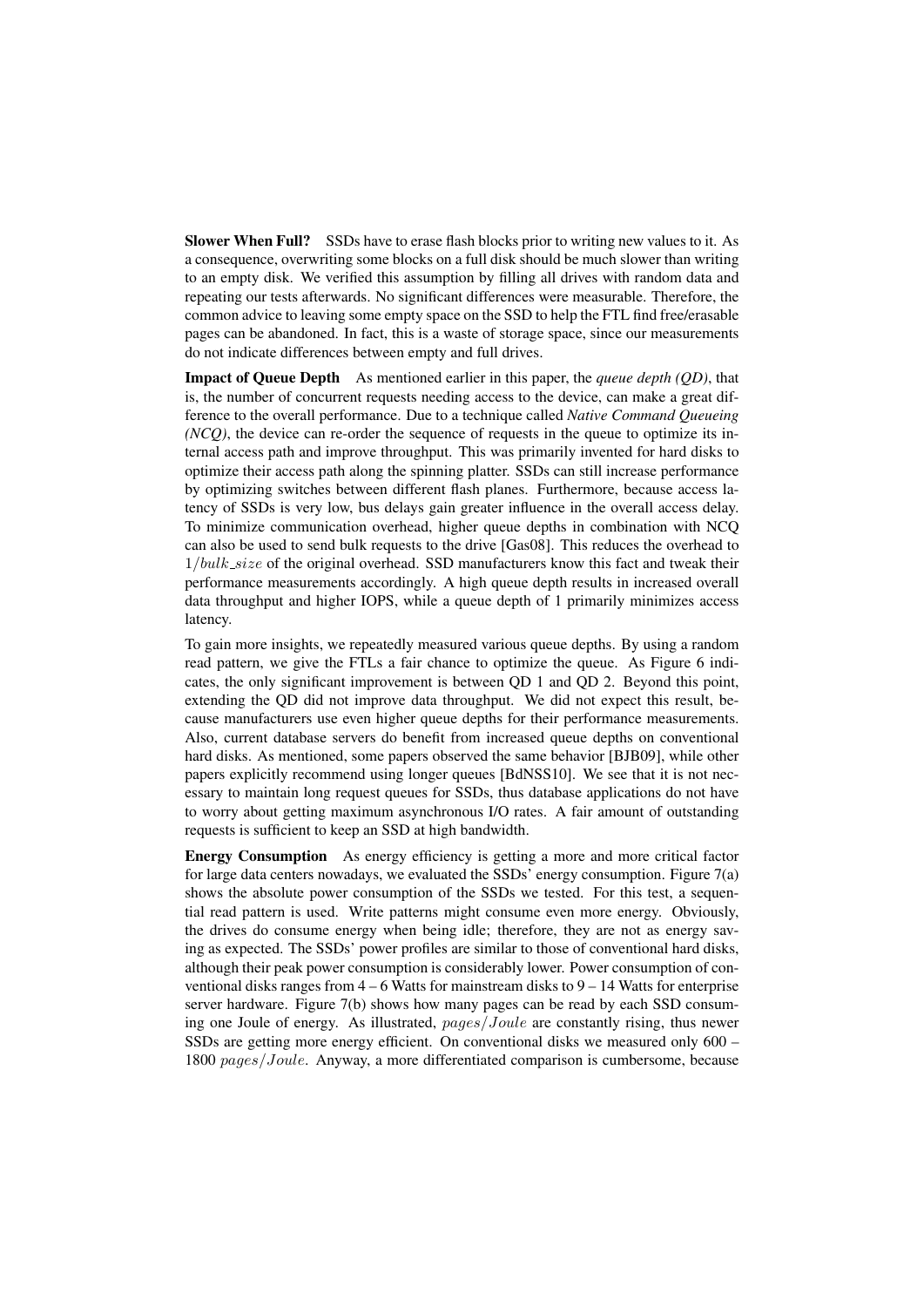

Figure 7: Energy Consumption Measurements

of the different performance characteristics and their implications on energy efficiency. In general, the best performing SSDs are still the most energy efficient.

# 7 Limitations

We explored the performance of I/O patterns typically occurring in a DBMS environment. However, we were and still are not aware of the tricks and assumptions, e.g., massive I/O parallelism, of the manufacturers under which their performance behavior was achieved as reported in the data sheets. Our results sometimes indicate substantial deviations confirming that the "promised" device behavior may not be fully exploited by DB applications. Although we took care that our measurements are accurate and reliable, there might be some limitations to our approach. In order to keep up fair publishing policies, we do not want to hide them from the readers. We mainly focused on two ideas, why our measurements might not be 100% reliable.

SSD Choice The solid-state disks we tested were not fresh out-of-the-box, but were rather used by our research group for several benchmarks previously. Ranging from SSD1, which is approximately 3 years old, to our recently bought SSD5, all drives were used in varying degrees. Therefore, the observations and claims we made in this paper might only be true for our particular devices. Since the older drives (SSD1 to SSD3) do not support the TRIM command to free up flash pages, these devices might be worn out exceptionally. Due to a limited budget, we tested only one device for every model; therefore, we cannot not make assumptions for whole product models, but rather for single product instances.

Measurement Platform Choice The original use for our measurement track was to measure and optimize energy consumption. For this reason, we only used a small server board for testing, which might not have a high-performance SATA bus controller. This might bottleneck our measurements. In order to eliminate this possibility, we verified our measurements using a dedicated SAS controller card. Nevertheless, the results stayed the same and we were unable to get the performance promised in the data sheets. We even switched the entire hardware to a different system, which did not lead to an improvement. We can not resolve all doubts for sure, but we assume our measurements were correct and there is in fact a major gap between manufacturer's data sheets and real-world performance.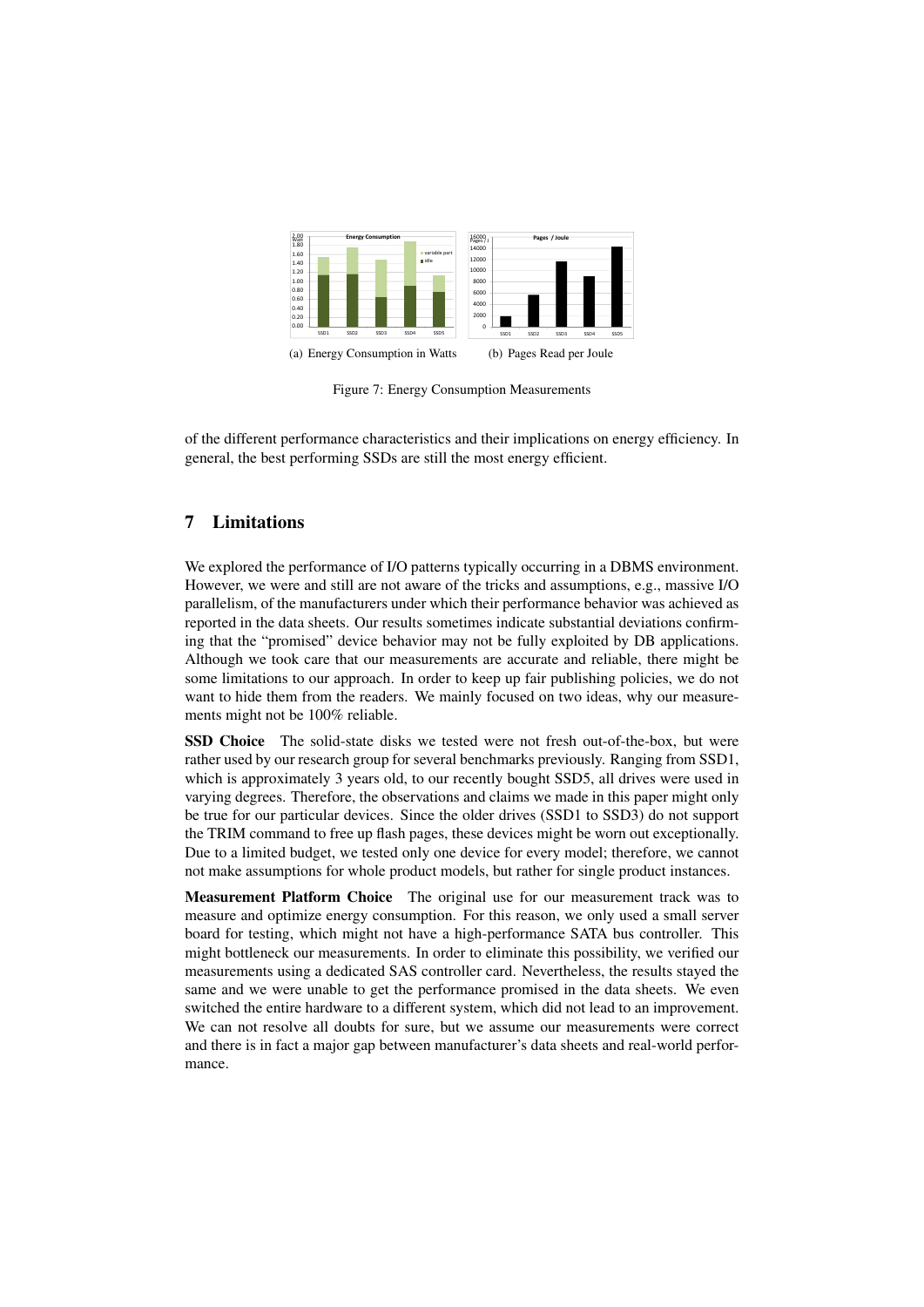#### 8 Conclusion

As the measurements clearly discover, each SSD exhibits a differing performance profile. We were able to identify some common patterns and outlined areas that are improving continuously, e.g., write performance. Still, manufacturers' claims about their drives' performance can not be blindly trusted. Because a common benchmarking procedure does not exist, performance claims of data sheets can hardly be reproduced in real-world scenarios. Due to the advancement of the internal FTL, larger write caches, and TRIM support, we believe that the often mentioned drawbacks of SSDs, e.g., slow writes, will soon disappear. Also, write endurance of SSDs is constantly rising and we do no longer have to care about destroying the disk by constantly writing to it. As we have proven by our experiments, every drive has its own characteristics. Optimization towards a single drive or against flash-chip access characteristics is no longer suitable under these circumstances. A lot of literature focuses on improved algorithms for flash chips, although there are no bare-metal flash chips in server systems. As we have shown in Section 6, current solid-state disks embody unpredictable behavior and performance may sometimes drop unexpectedly. In order to use SSDs in time-critical operations, like meeting deadlines in a real-time DBMS, algorithms have to be aware of these characteristics to anticipate even worst-case situations. More generic algorithms – not adjusted to single SSD types, but able to handle a widespread of different device characteristics – would be better suited and rather eligible for DBMS use. To suit a specific device, its characteristics could be determined either offline – prior to using the device in a productive environment – or online – during use. Then, according to the measured properties, the algorithm could automatically tune itself to maximize its performance. We propose that this approach would be more sustainable, even over SSD generations with changing behavior and be, therefore, more useful than highly specialized algorithms fitting particular SSDs only. Our benchmarks of todays solid-state disks unveiled a lot of pitfalls, although these measurements are far from being complete. For example, focusing on smaller grained, longer running benchmarks could help identify a lot more peculiarities of SSDs. For example, long running stress tests could reveal resource exhaustion inside the FTL or, by cutting power to the SSDs, persistence tests could be performed. Nearly all of the measurements we ran have discovered another fact for SSDs; therefore, we think there is a lot more to detect. Hopefully, future SSD generations will no longer need special treatment by the upper layers, because FTLs will contain more and more logic. We propose that SSDs will soon unite the advantages of conventional hard disks combined with faster random access behavior.

## **References**

- [AGS<sup>+</sup>09] Devesh Agrawal, Deepak Ganesan, Ramesh K. Sitaraman, Yanlei Diao, and Shashi Singh. Lazy-Adaptive Tree: An Optimized Index Structure for Flash Devices. *PVLDB*, 2(1):361–372, 2009.
- [BdNSS10] Stephan Baumann, Giel de Nijs, Michael Strobel, and Kai-Uwe Sattler. Flashing Databases: Expectations and Limitations. In *DaMoN*, 2010.